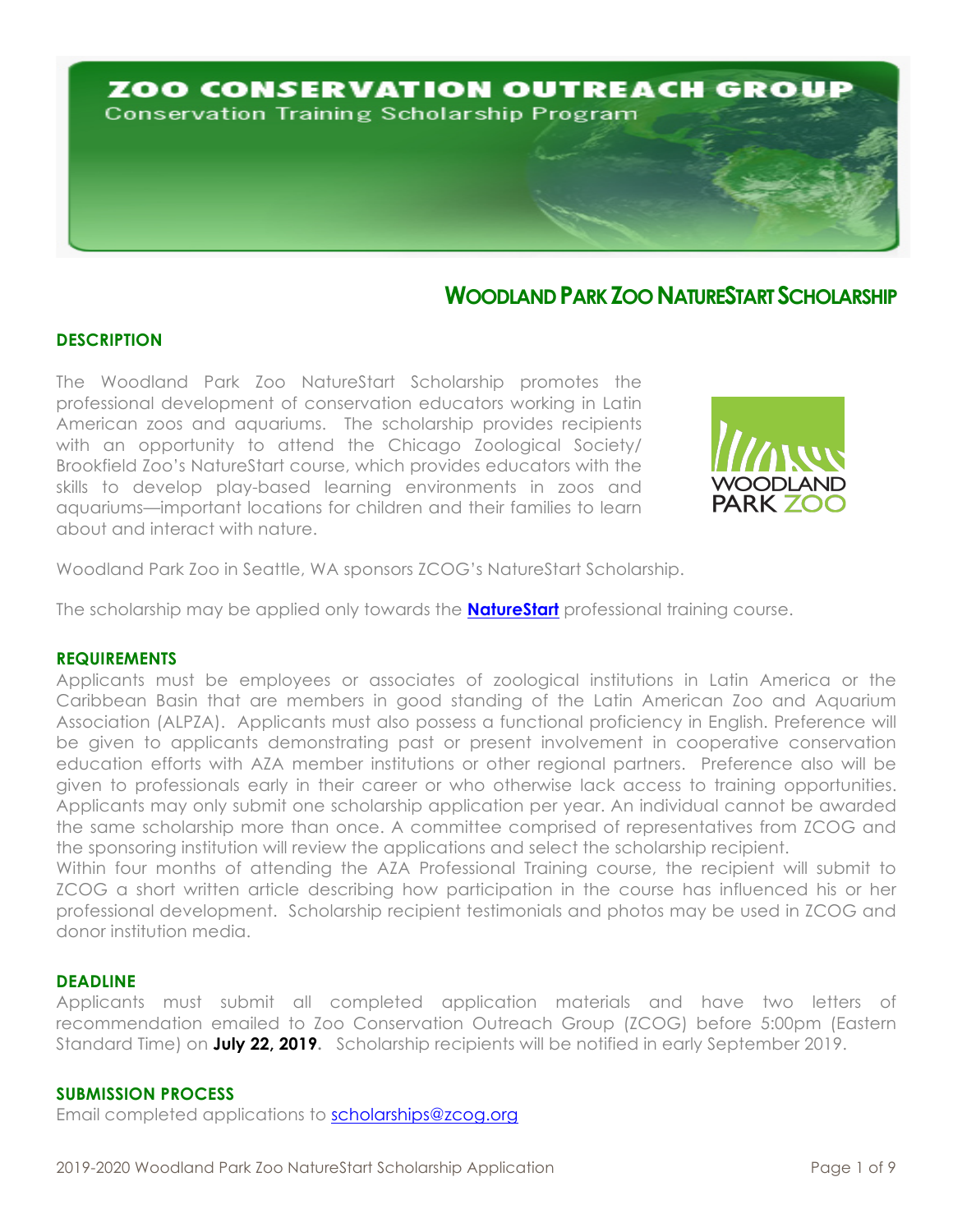## **APPLICATION INSTRUCTIONS**

## **Applications must be written and submitted in English.**

Applications submitted in any language other than English will be disqualified from consideration.

Please use the space provided in the attached application to fill in the following information:

- **I. Contact Information**. Provide your complete name and personal contact information along with information about your current institution, department, and professional title/position.
- **II. Professional Training Course Selection**. This scholarship may only be used to attend the NatureStart course.
- **III. Professional Experience**. Provide information about your last three professional positions, beginning with your current job. List your title/position, dates employed, and supervisor's name and title. Briefly describe the main duties performed in each position.
- **IV. Education**. Provide information about post-secondary degrees, including any programs you are currently attending. List the name of the college or university, location of the school, dates attended, degree received, and program specialization or major.
- **V. Professional Training**. List any additional professional training you have received, such as national or international training courses, including previous AZA Professional Training Program courses. Indicate whether you have ever received a ZCOG Conservation Training Scholarship and, if so, the scholarship date and course attended.
- **VI. Professional Involvement**. In this section, provide evidence of how you have contributed to your profession. List activities such as involvement in cooperative efforts with regional associations (e.g. ALPZA, SZB, AZCARM, ACOPAZOA etc.) and AZA member institutions, attendance at professional conferences, workshops and seminars (including date of attendance), membership in professional organizations, service on committees (including dates of service), publication of articles or papers (including titles and dates of publication), and professional honors received. *Note: the absolute extent of your experience is not as important as your ability to clearly demonstrate the significance of your involvement at this stage in your career.*
- **VII. Reasons for Attending This Course**. The short essay questions in this section ask you to describe how your participation in the chosen AZA Professional Development Training Program course will contribute to your professional development goals and benefit your current institution. Your responses should clearly and succinctly address each question in this section.
- 1. **Describe how participation in this course will help you achieve your professional goals as they relate to conservation education.** *The strongest responses are those in which the applicant's own professional goals are clearly stated and directly linked to the specific course objectives*. Since preference is given to professionals early in their career, or who otherwise lack access to training opportunities, indicate if the course provides a unique opportunity for training. If you have had opportunities to attend other training programs, indicate how the current course will add something new to your professional development. *The strongest responses are also those that demonstrate that the training opportunity is likely to have a major impact on the applicant's professional development*.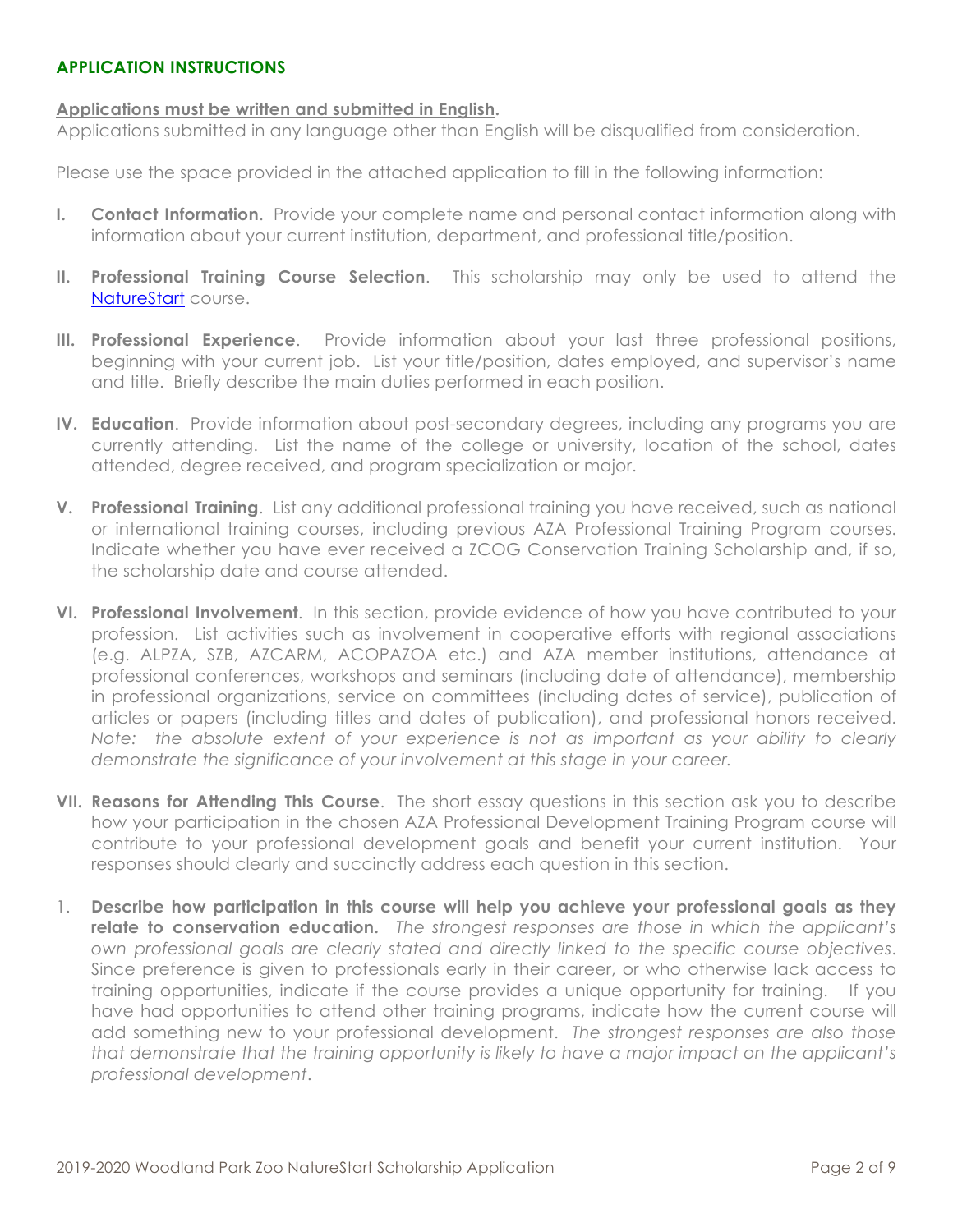- 2. **Explain how participation in this course will improve your institution's conservation education programs.** The strongest responses are those in which the applicant *clearly states how the skills gained through course participation will be applied to his or her institution's programs*, and also those that demonstrate that the *training opportunity is likely to have a major impact on the applicant's institutional programing*.
- 3. **Describe a recent experience or accomplishment that demonstrates your commitment to zoobased conservation education**. Provide a clear example of a recent experience or accomplishment and describe how that experience demonstrates your commitment.
- **VIII. Letters of Recommendation**. List the names, institutions, titles, and contact information for both individuals writing your letters of recommendation.
- **IX. Signature**. Make sure that you sign and date the application before submission!

## **QUESTIONS**

Contact Zoo Conservation Outreach Group (ZCOG) at scholarships@zcog.org.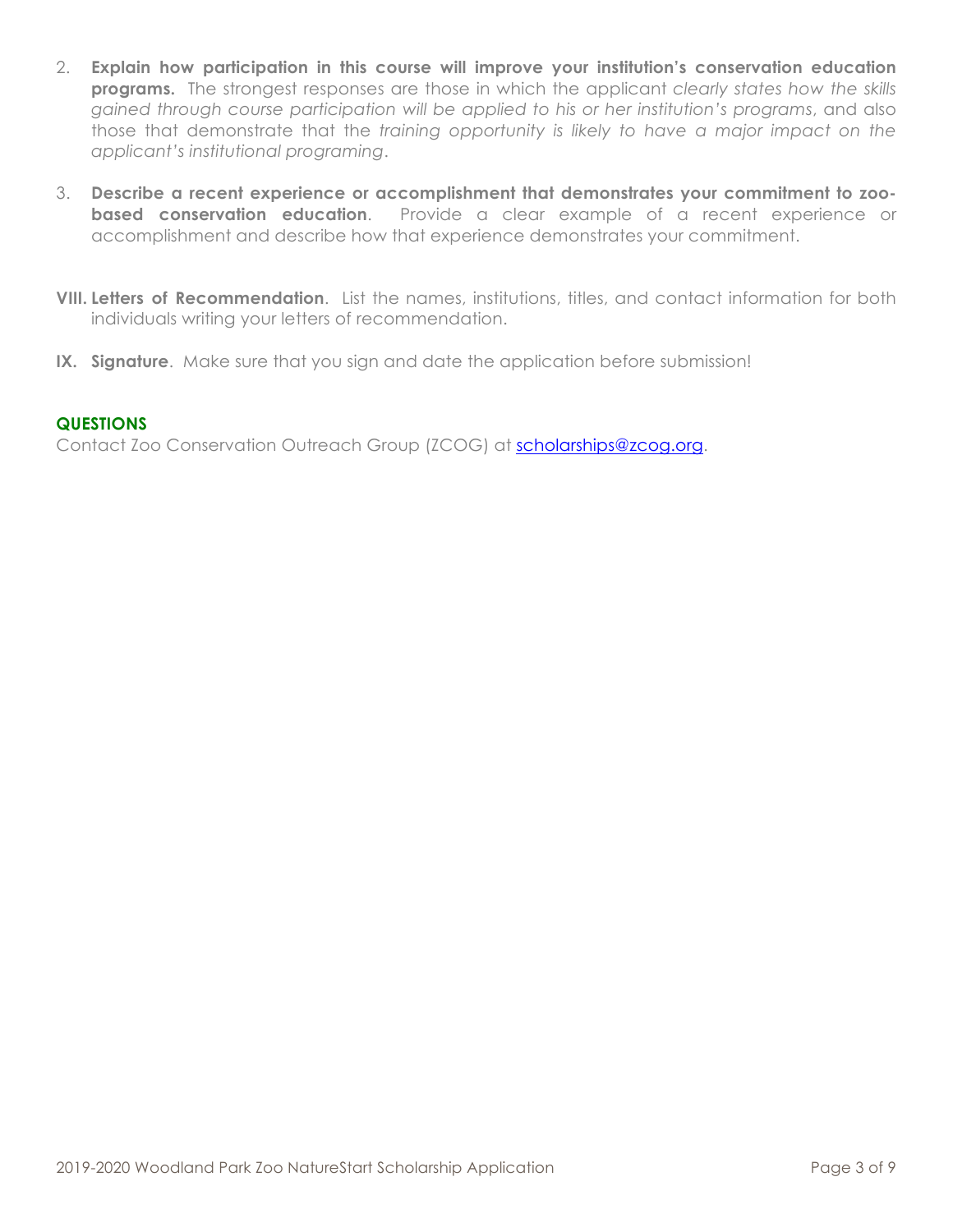# **Zoo Conservation Outreach Group**



## **CONSERVATION TRAINING SCHOLARSHIP PROGRAM: APPLICATION**

## **I. CONTACT INFORMATION**

## **II. PROFESSIONAL TRAINING COURSE SELECTION**

This scholarship is for participation in the **NatureStart** course--dates to be determined (Spring 2020)--at the Brookfield Zoo in Chicago, Illinois: https://www.czs.org/NatureStartCourse

## **III. PROFESSIONAL EXPERIENCE**

**(Begin with most current)**

| Current Title:                                                                     |
|------------------------------------------------------------------------------------|
| Dates Employed (MM/YYYY): __                                                       |
| Name of your immediate supervisor:                                                 |
| Supervisor's Title:                                                                |
| Briefly describe the main duties of your present position (500 character maximum): |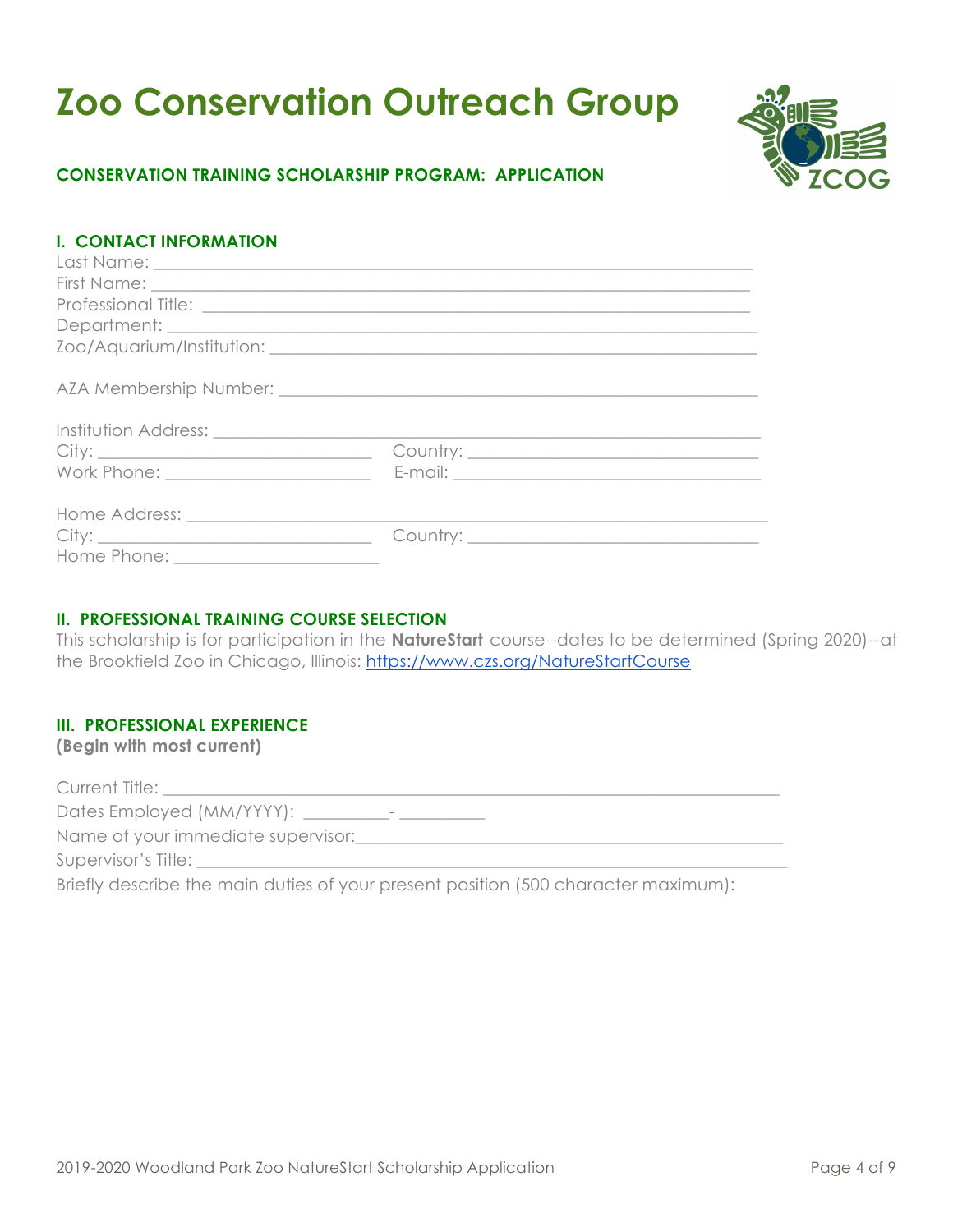| Former Title: |  |
|---------------|--|
|               |  |

Briefly describe the main duties of your present position (500 character maximum):

## **IV. EDUCATION**

(Begin with most current)

| Dates Attended (MM/YYYY): ____________- - ___________ |  |
|-------------------------------------------------------|--|
|                                                       |  |
|                                                       |  |
|                                                       |  |
|                                                       |  |
|                                                       |  |
|                                                       |  |
|                                                       |  |
| Dates Attended (MM/YYYY): _________- - ____________   |  |
|                                                       |  |
|                                                       |  |
|                                                       |  |
|                                                       |  |
|                                                       |  |
|                                                       |  |
| Dates Attended (MM/YYYY): _________- - ____________   |  |
|                                                       |  |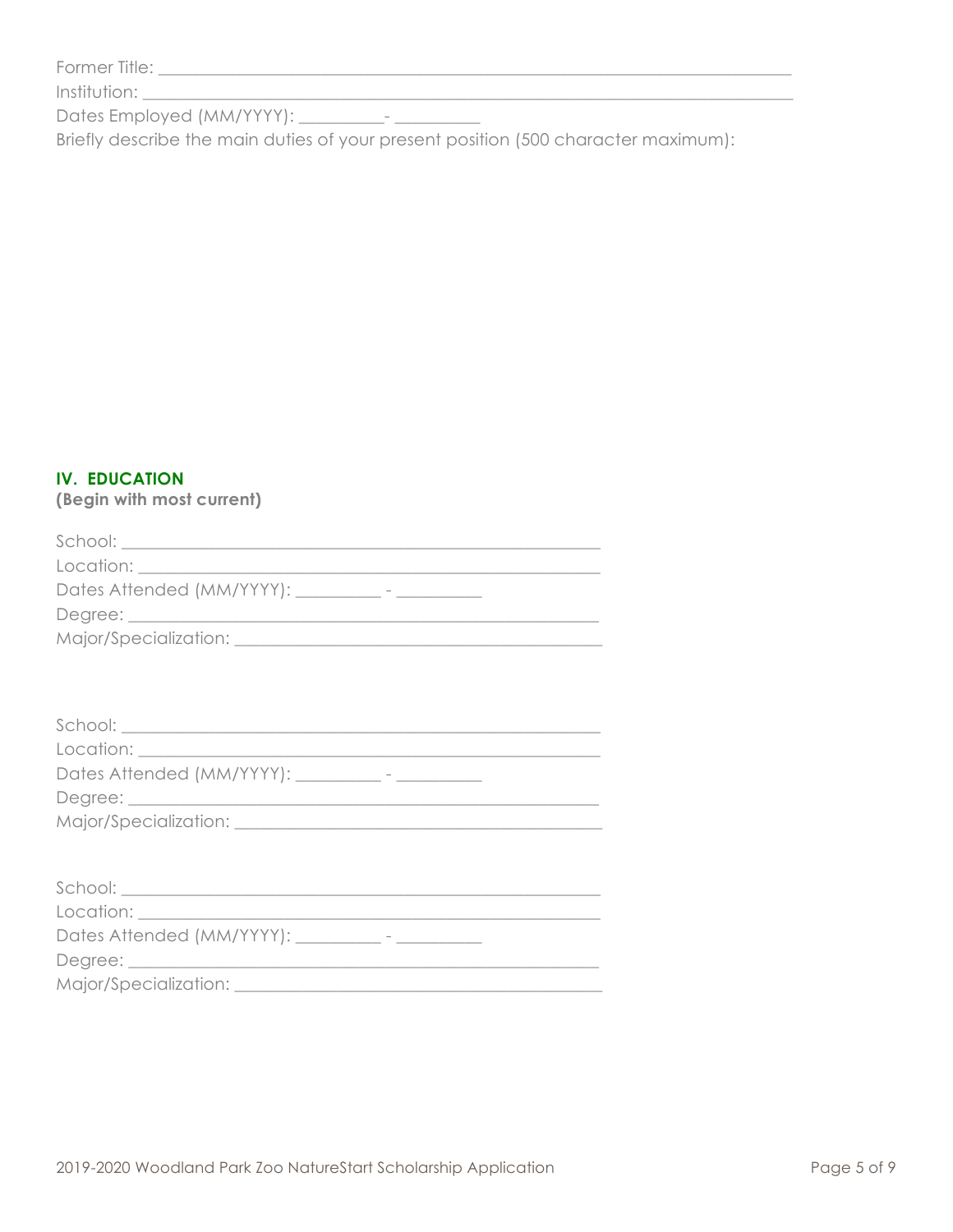## **V. PROFESSIONAL TRAINING**

1. Have you ever received a ZCOG Conservation Training Scholarship?

|  | M. |
|--|----|
|--|----|

NO

If yes, please list date of scholarship and course attended:

2. Please list all professional training courses that you have attended nationally or internationally, including AZA professional development training programs:

## **VI. PROFESSIONAL INVOLVEMENT**

To demonstrate your professional involvement, please list the following: *Note: the absolute extent of your experience is not as important as your ability to clearly demonstrate the significance of your involvement at this stage in your career.*

- Involvement in any cooperative conservation education efforts with AZA member institutions or other regional partners (e.g. ALPZA, SZB, AZCARM, ACOPAZOA etc.)
- Conferences, workshops, and seminars attended, including year of attendance
- Professional memberships or affiliations
- Committees on which you have served, including dates of service
- Professional honors you have received
- Articles or papers published, including titles and dates of publication

[Maximum 1000 characters]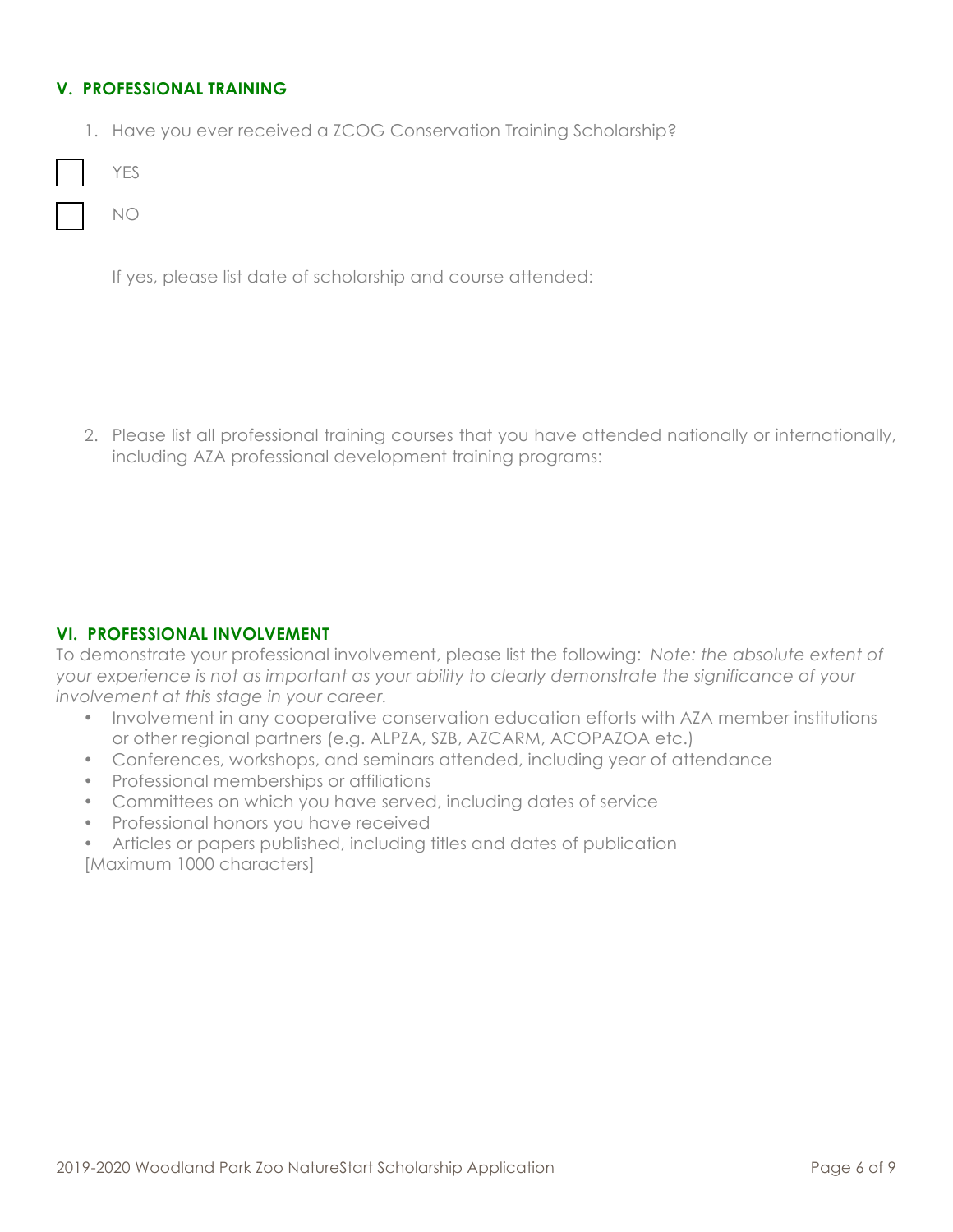## **VII. REASONS FOR ATTENDING THIS COURSE**

1. Describe how participating in this AZA Professional Training program course will help you achieve **your professional goals** as they relate to conservation education. [*Note: In this*  response, focus on how the program will impact your own personal/professional development *and goals—there will be space in the next question to discuss impacts to your institution. Since preference will be given to professionals early in their career, or who otherwise lack access to training opportunities, please indicate if this program provides a unique opportunity for training. If you have had the opportunity to attend other training programs, indicate how the current program will add something new to your professional development.*] [Maximum 1500 characters]

2. Explain how your participation in this course will help improve **your institution's** conservation education programs. [Maximum 1500 characters]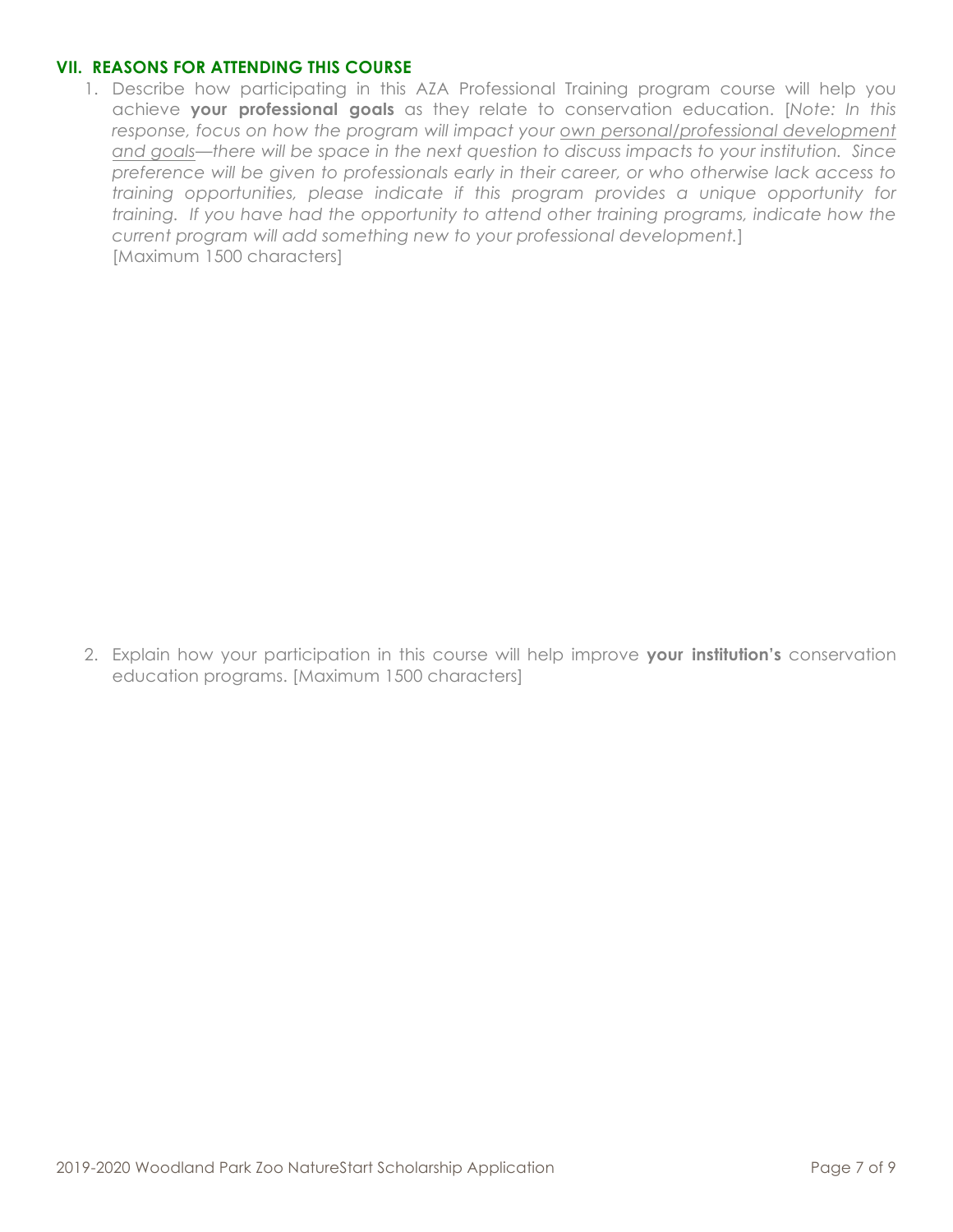3. Describe a recent experience or accomplishment that demonstrates your commitment to zoo and aquarium –based conservation education. [Maximum 2000 characters]